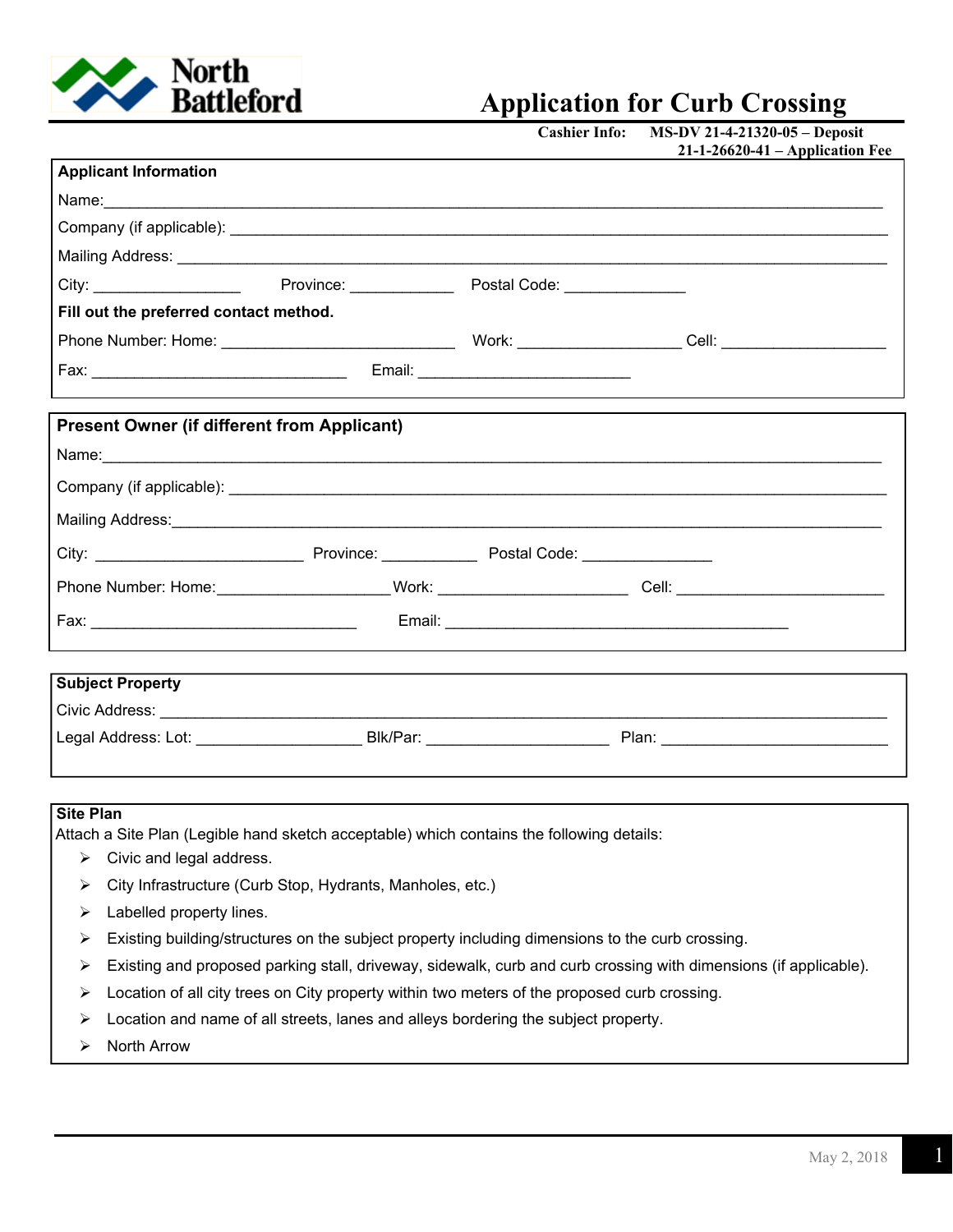

# **Curb Crossing Permit Procedure**



## **Terms and Conditions**

I, the undersigned, being the owner(s), of the above location hereby acknowledge no development will commence without the approval of the City of North Battleford which will include attached requirement specifications and instructions issued by Permit clerk in respect of work incidental to the development in accordance of this application.

# **Note:**

**The City will only approve this application after the site plan has been reviewed and a site inspection is completed. All approved Curb Crossing Applications must be completed within the same calendar year. If the curb crossing is not completed the application will be cancelled and ONLY the deposit will be refunded. A new application must be submitted before any work commences.** 

| <b>Deposit: \$500.00</b><br>(MS-DV 21-4-21320-05)                        | Application Fee (Non-refundable): __\$250.00<br>$(21-1-26620-41)$                                                                                       |
|--------------------------------------------------------------------------|---------------------------------------------------------------------------------------------------------------------------------------------------------|
| <b>Applicant</b>                                                         | <b>City Representative</b>                                                                                                                              |
| Applicant Full Name (Print)<br>Application Guidelines have been reviewed | <b>City Representative Full Name (Print)</b><br>Site Plan Reviewed/Site Inspection Completed<br>$\Box$ Application Approved<br>Application Not Approved |
| Applicant Signature                                                      | <b>City Representative Signature</b>                                                                                                                    |
| Date Signed                                                              | Date Signed                                                                                                                                             |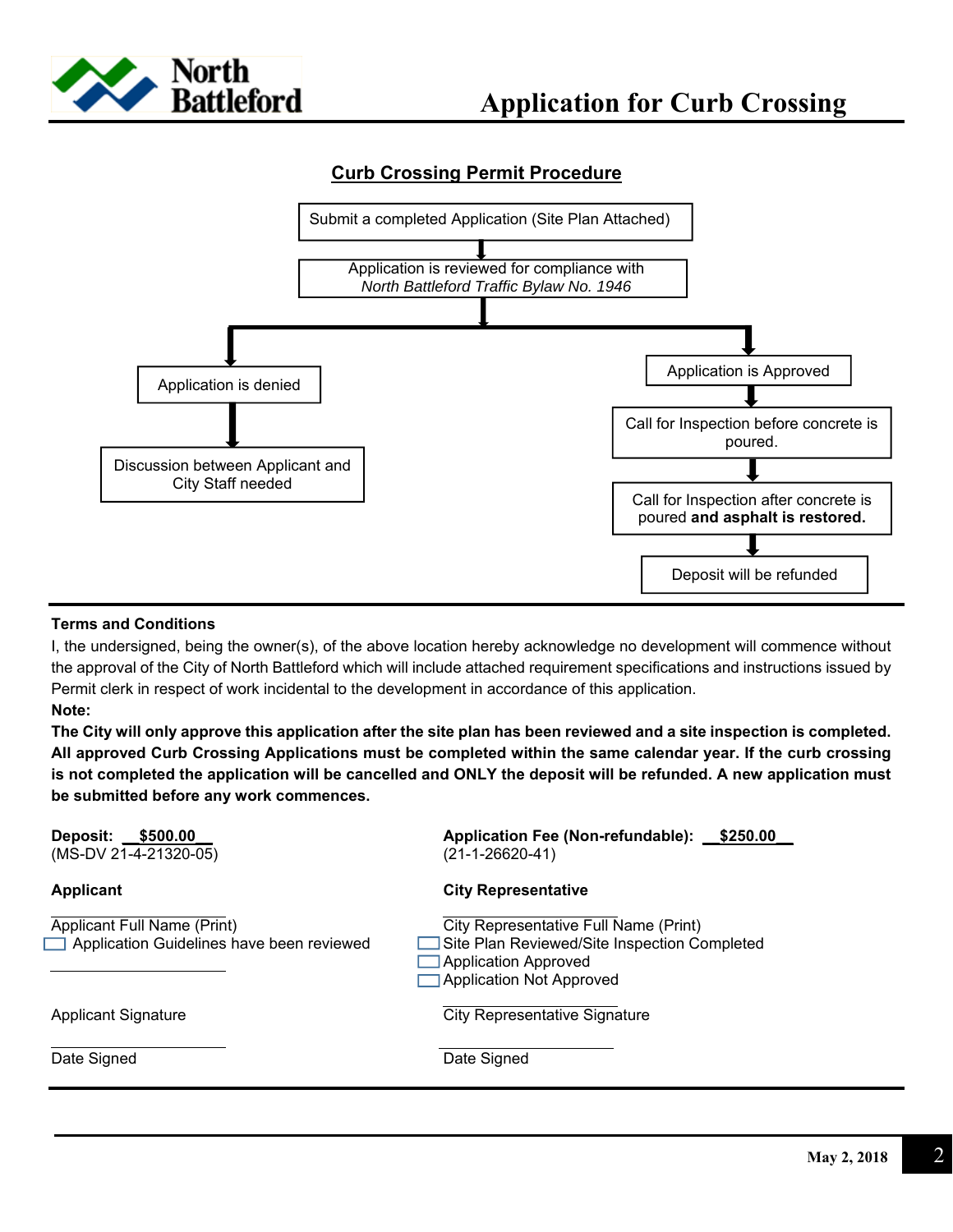

## **Inspections**

# **Inspection before concrete is poured – After Forms Placed (Contact info: (306)-445-1700)**

**Date: \_\_\_\_\_\_\_\_\_\_\_\_\_\_\_\_\_\_\_\_\_\_**

### **Residential Crossing:**

- $\Box$  Minimum width of 3 meter, 5 meter including slopes.
- $\Box$  Maximum width of 6 meter, 8 meter including slopes.
- □ Minimum distance from block corner 8 meter.
- $\Box$  One crossing per lot. Corner lots may have one crossing from the street and one crossing from the avenue.
- $\Box$  If a lot has a double wide crossing on the avenue, it shall be allowed only a single crossing on the street or vice versa.
- $\Box$  Safety barricade in place.
- □ Clean concrete cuts and rebar Tie-In.

#### **Commercial Crossing:**

- $\Box$  Minimum width of 3 meter, 6 meter including slopes.
- $\Box$  Maximum width of 11 meter, 14 meter including slopes.
- □ Minimum distance from block corner 8 meter.
- $\Box$  Two crossings per property. Corner lots may have two crossings from the street and two from the avenue.

**\_\_\_\_\_\_\_\_\_\_\_\_\_\_\_\_\_\_\_\_\_\_\_\_\_\_\_\_\_\_\_\_\_\_\_\_\_\_\_\_\_\_\_\_\_\_\_\_\_\_\_\_\_\_\_\_\_\_\_\_\_\_\_\_\_\_\_\_\_\_\_\_\_\_\_\_\_\_\_\_\_\_\_\_\_\_\_\_\_\_\_\_\_\_\_\_\_\_** 

**\_\_\_\_\_\_\_\_\_\_\_\_\_\_\_\_\_\_\_\_\_\_\_\_\_\_\_\_\_\_\_\_\_\_\_\_\_\_\_\_\_\_\_\_\_\_\_\_\_\_\_\_\_\_\_\_\_\_\_\_\_\_\_\_\_\_\_\_\_\_\_\_\_\_\_\_\_\_\_\_\_\_\_\_\_\_\_\_\_\_\_\_\_\_\_\_\_\_** 

**\_\_\_\_\_\_\_\_\_\_\_\_\_\_\_\_\_\_\_\_\_\_\_\_\_\_\_\_\_\_\_\_\_\_\_\_\_\_\_\_\_\_\_\_\_\_\_\_\_\_\_\_\_\_\_\_\_\_\_\_\_\_\_\_\_\_\_\_\_\_\_\_\_\_\_\_\_\_\_\_\_\_\_\_\_\_\_\_\_\_\_\_\_\_\_\_\_\_** 

**\_\_\_\_\_\_\_\_\_\_\_\_\_\_\_\_\_\_\_\_\_\_\_\_\_\_\_\_\_\_\_\_\_\_\_\_\_\_\_\_\_\_\_\_\_\_\_\_\_\_\_\_\_\_\_\_\_\_\_\_\_\_\_\_\_\_\_\_\_\_\_\_\_\_\_\_\_\_\_\_\_\_\_\_\_\_\_\_\_\_\_\_\_\_\_\_\_\_** 

- $\Box$  Safety barricade in place.
- □ Clean concrete cuts and rebar Tie-In.

#### **Remarks:** *Remarks:**<b>Properties: Properties: Properties: Properties: Properties: Properties: Properties: Properties: Properties: Properties: Properties: Properties: Properties: Properties: P*

#### **\_\_\_\_\_\_\_\_\_\_\_\_\_\_\_\_\_\_\_\_\_\_\_\_\_\_\_\_\_\_\_\_\_\_\_\_\_\_\_\_\_\_\_\_\_\_\_\_\_\_\_ Planning and Development Department**

**Final Inspection – After concrete is poured (Contact info: (306)-445-1700)**

**Date: \_\_\_\_\_\_\_\_\_\_\_\_\_\_\_\_\_\_\_\_\_\_** 

- □ Concrete specifications met.
- □ Site clean-up.
- □ Landscaping restored (City property).
- **Asphalt restored.**

#### **Remarks:** <u>**with the contract of the contract of the contract of the contract of the contract of the contract of the contract of the contract of the contract of the contract of the contract of the contract of the contract</u>**

**Planning and Development Department**

**\_\_\_\_\_\_\_\_\_\_\_\_\_\_\_\_\_\_\_\_\_\_\_\_\_\_\_\_\_\_\_\_\_\_\_\_\_\_\_\_\_\_\_\_\_\_\_\_\_\_\_**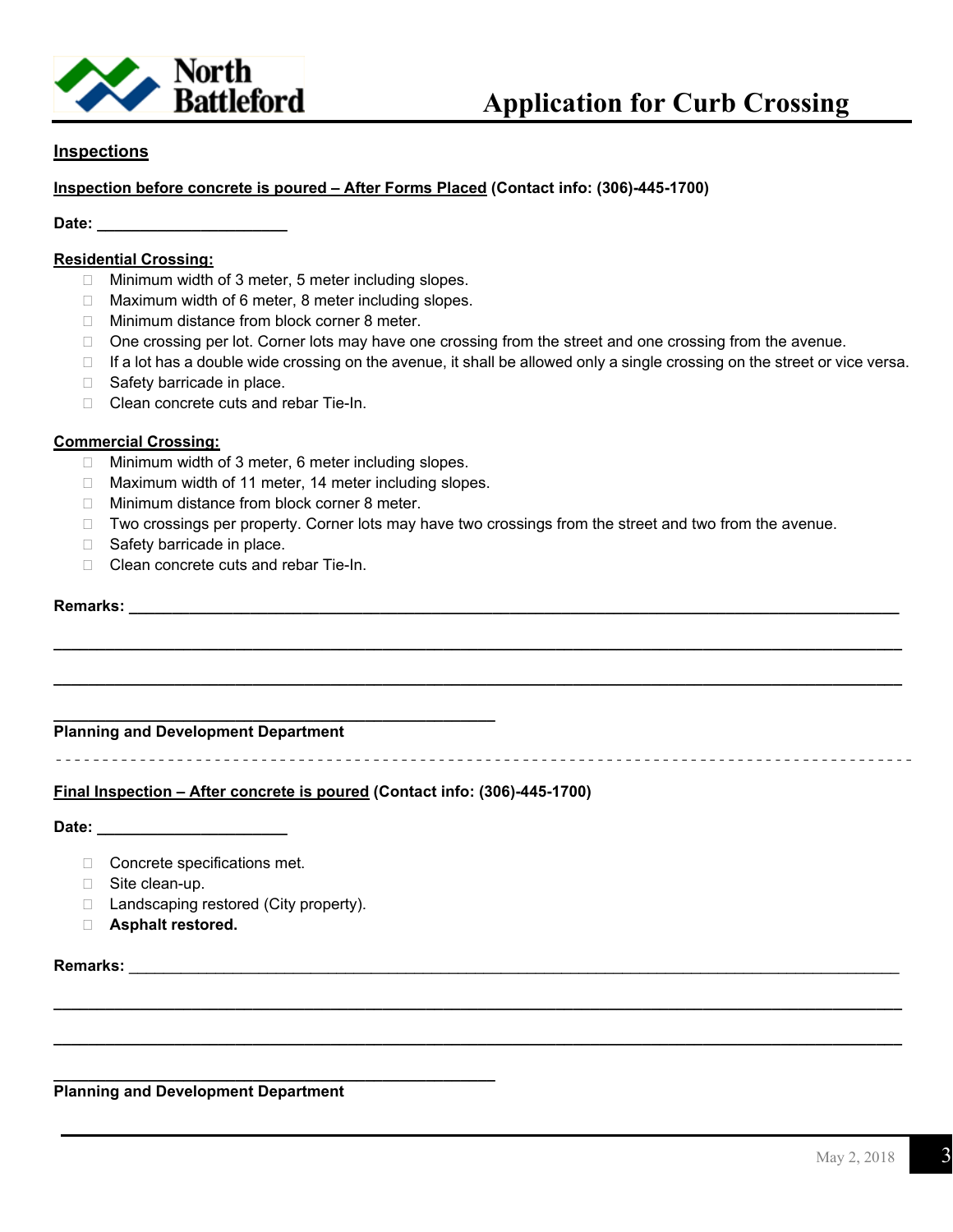

# **Guidelines**

#### **Construction Criteria:**

- **An application form must be filled out and approved before any construction is commenced.**
- $\triangleright$  Construction area must be barricaded and clearly marked for pedestrian safety at all times. Barricades must be left in place until the curb crossing is fully complete.
- $\triangleright$  Curb crossings are not permitted over top of service laterals (water and sewer services).
- $\triangleright$  Curb crossings are not permitted within two meters of existing trees.
	- $\circ$  If any tree roots are to be cut outside of two meters of existing trees, the City must be contacted (same phone number as for inspection).
- $\triangleright$  If any trees on City property are requested to be removed, the City will forward the tree location to the City's Parks Foreman for assessment.
	- o The City's Parks Foreman will determine whether the tree meets the City's criteria for removal and determine an appraised value.
	- o Tree removal costs to the applicant include:
		- **Appraised Value of the tree**
		- **Tree removal permit**
		- **Removal and disposal of the tree**
		- Replanting a new tree
- $\triangleright$  The curb crossing must be completed within one week from the commencement of construction.
- $\triangleright$  Projects which are not completed within one week and/or do not meet the City's standards of construction, may be restored to the original condition by the City. The costs will then be allocated to the property.
- $\triangleright$  The City requires that the project be inspected and approved after the forming is completed (before concrete is poured) and after the project is completed.
	- o These inspections can be arranged by calling the City's Central Reception at 306-445-1700 during office hours (8:00 – 4:30, Monday to Friday), and may require up to 24 hours notice.
- **All damaged asphalt must be properly repaired by the applicant.**
- **Deposit refund of \$500.00 will be returned after final inspection has passed.**

#### **Concrete Specifications**

- $\triangleright$  Concrete to be sulphate resistant and have a minimum compressive strength of 30 MPa.
- $\triangleright$  Maximum aggregate size = 20 millimeters.
- $\geq$  Maximum slump = 75 millimeters.
- $\triangleright$  The project shall be scheduled so that the concrete is poured and cured at temperatures between 12 $\degree$ C and 30 $\degree$ C.
- $\triangleright$  New concrete and existing concrete must be joined using 15m Dowels.
- $\triangleright$  Concrete must have contraction joints at 1.5m min.
- $\triangleright$  Existing concrete must have saw cuts where joined with new concrete.
- $\triangleright$  The surface shall be consolidated and smoothed using a wood float.
- $\triangleright$  Light steel trowelling shall be used followed by a uniform brush finish.
- $\triangleright$  Concrete must have a non-slip, broom finish.

#### **Forms**

- $\triangleright$  Forms shall be of steel or wood of sufficient strength to resist the pressure of wet concrete.
- $\triangleright$  The use of bent, twisted, battered or worn-out forms will not be permitted.
- $\triangleright$  Forms shall be held securely by approved methods to prevent movement and bulging when the concrete is placed.
- $\triangleright$  Forms will be checked for alignment and elevation by the City before concrete is poured.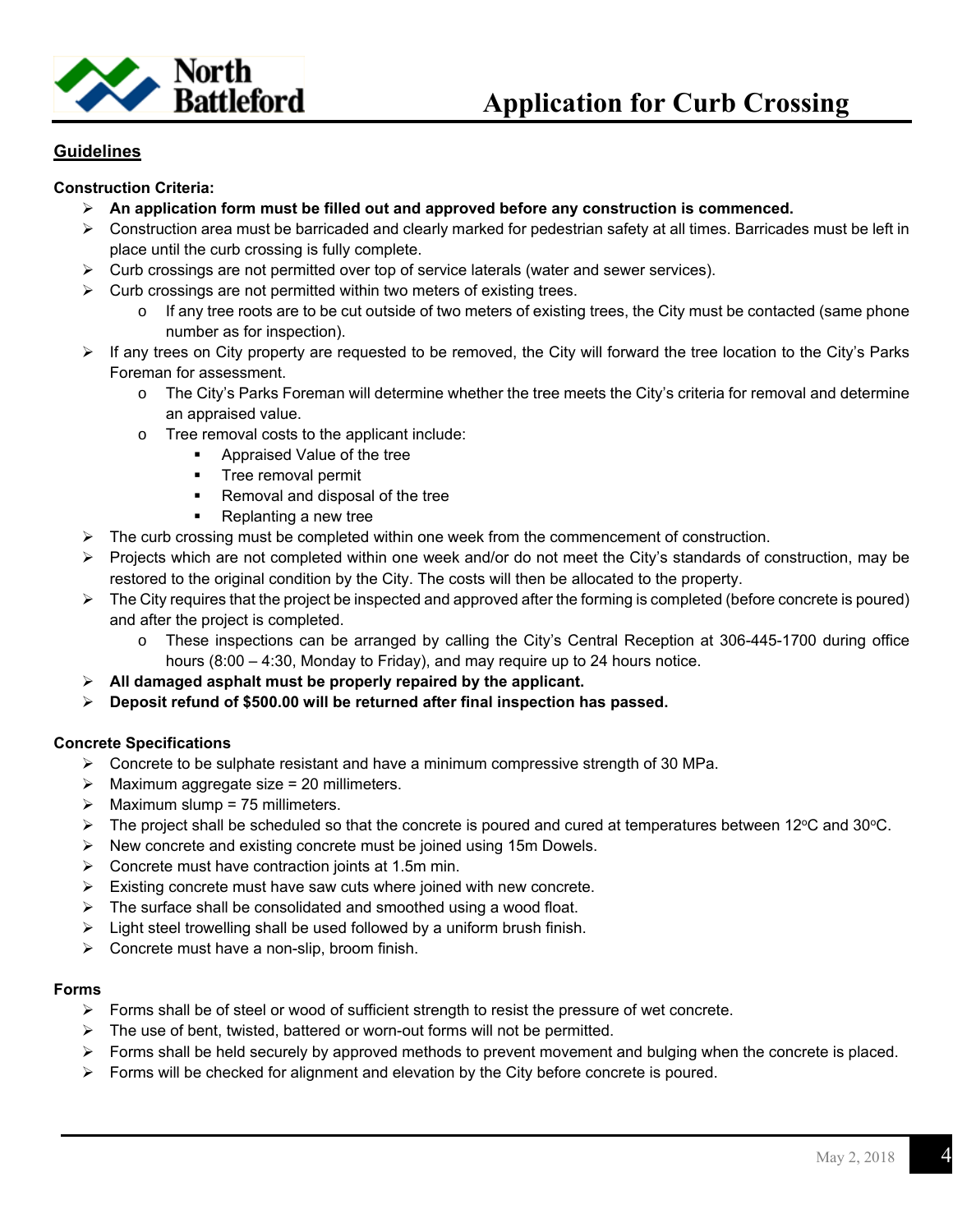

#### **Reinforcement**

- $\triangleright$  Where required, reinforcement shall be secured in the location shown on the drawings or as directed by the City and shall be free from mill scale, grease and rust immediately prior to placing concrete.
- $\triangleright$  Reinforcement shall be drilled and dowelled into existing concrete.

#### **Asphalt Restoration Specifications**

- $\triangleright$  Straight pavement cuts must be made to the existing damaged asphalt pavement before the asphalt repair begins.
- $\triangleright$  Only hot mix asphalt pavement can be used when repairing damaged existing asphalt pavement caused by the replacement/installation of the curb crossing.
- $\triangleright$  All loose and foreign material and water shall be removed prior to placing the new asphalt mixture. The asphalt mixture shall be delivered at a minimum temperature of 130°C or maximum temperature of 150°C and laid in dry conditions and only when the ambient air temperature is 2°C and rising.

#### **Notice:**

The existence, location and elevation of utilities and/or concealed structures at the project site are not guaranteed by The City of North Battleford.

The contractor/homeowner is responsible for determining the existence, location and elevation of all such utilities and/or structures and is responsible for notifying the appropriate company, department or person(s) of its intention to carry out its operations.

#### **See Attached Curb Crossing Detail Drawing # 2-009 & 2-010**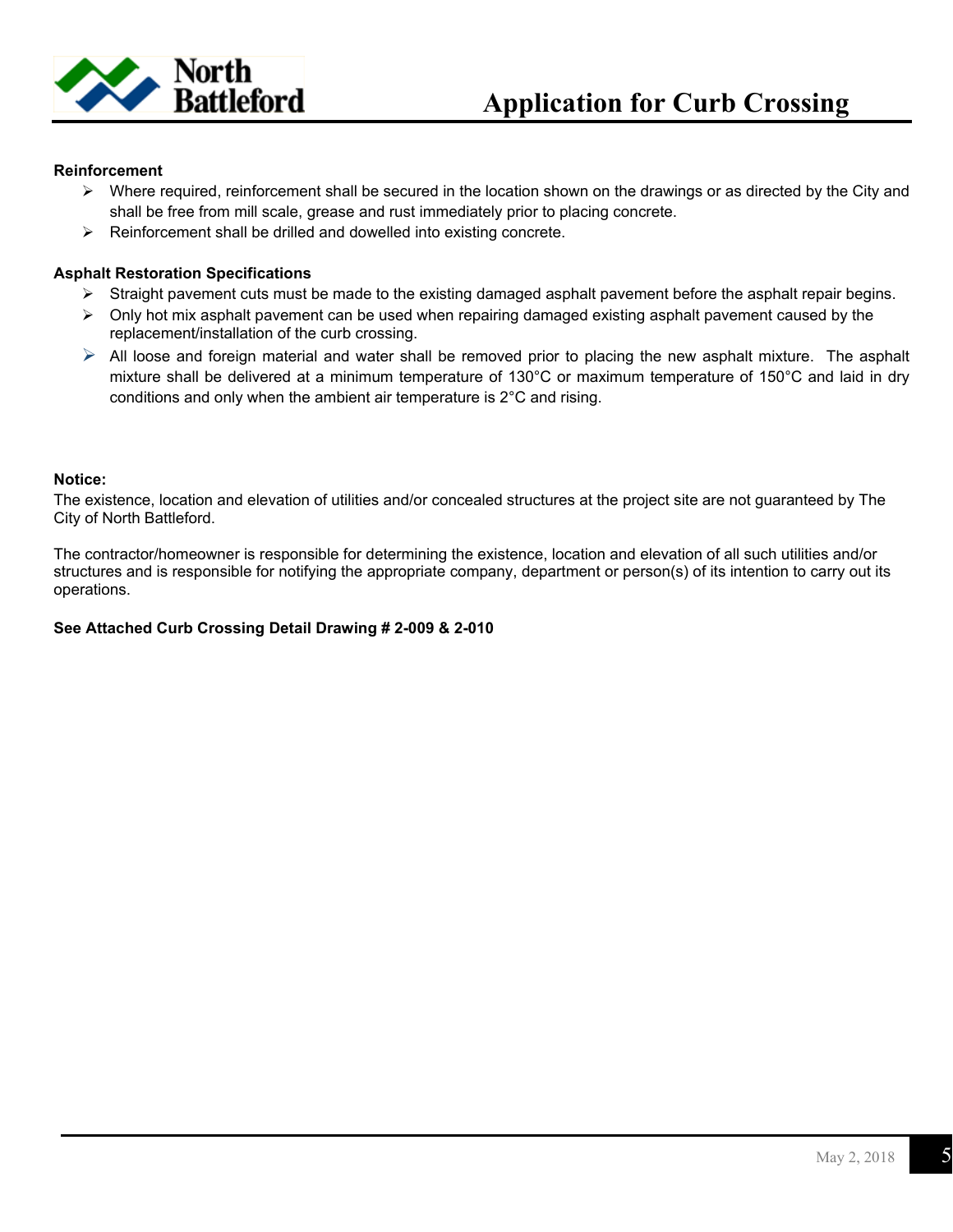